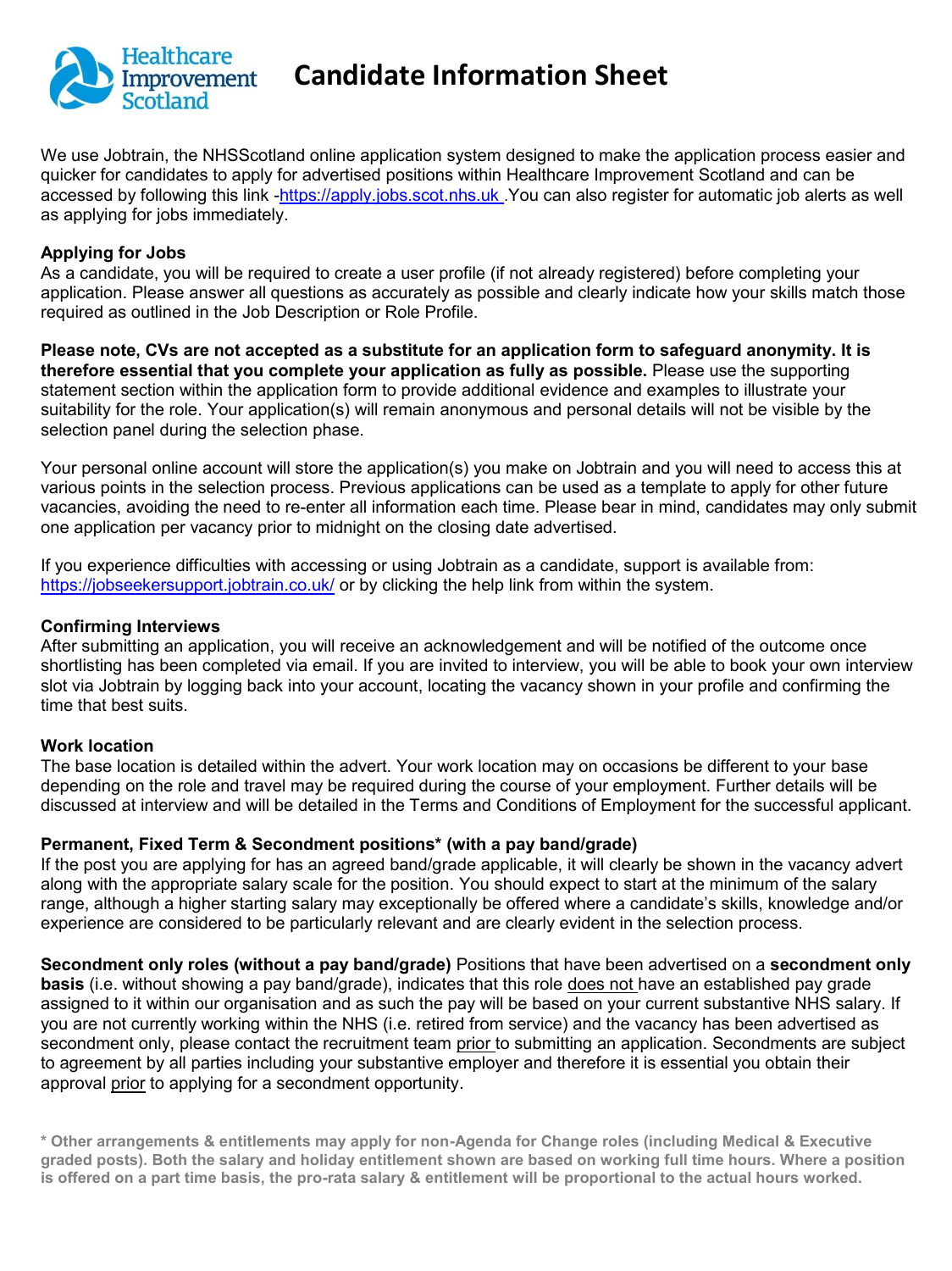

# **Candidate Information Sheet**

## **Why choose to develop your career with us?**

Healthcare Improvement Scotland is an employer of choice for those wishing to develop their careers in a supportive organisation which is committed to improving the health and social care for everyone in Scotland. Staff benefit from supportive training, generous holiday entitlement, NHS pension scheme, flexible working and familyfriendly policies as well as having wider access to many other NHS Discounts.

### **Annual Holidays\***

On joining the NHS under Agenda for Change, annual leave entitlement, is 27 days plus 8 local / public holidays per annum for full time staff\*. The holiday entitlement increases according to your length of NHS Service which will be confirmed if appointed from another NHS employer.

Please note, as some of our office locations close between Christmas and New Year, you may be required to use some fixed holiday entitlement during this period (more details are available on request).

*\*Other annual leave arrangements may apply for non-Agenda for Change roles (including Medical & Executive grades)*

#### **Superannuation**

All employees are entitled to become members of the NHS pension scheme and are automatically enrolled into the scheme on their first day of service. Those wishing to opt-out can do so after auto-enrolment. Sessional workers who work for more than 10 sessions per week under NHS conditions may be unable to contribute further to the superannuation scheme.

#### **Protecting your data**

During the recruitment process we collect and use different types of personal information about candidates. We do this to assess suitability to work for Healthcare Improvement Scotland. Our legal basis for handling this personal data is to allow us to offer and provide contracts of employment, if appropriate. We will keep your personal data only as long as necessary for recruitment or employment purposes. We will not share your information unless allowed or required by law.

You have several important rights over personal data we collect from you, including those of access, correction, and erasure, as well as the ability to restrict or object to our processing. You can also complain to the UK Information Commissioner. To find out more, and the contact details for our data protection officer, please see our [corporate](http://#)  [privacy notice](http://#) on our website.

#### **Equality & Diversity**

As an organisation we are committed to advancing equality and promoting diversity in our workforce. We encourage applications from everyone and will always appoint the best candidate for the role, regardless of their protected characteristics.

We are currently under-represented in certain areas and would particularly encourage more applications from candidates in the following categories;

#### **Male applicants and those in the under 25 age group (particularly relating to Band 3 & 4 roles)**

Should you require additional quidance or information please contact our recruitment team [his.jobs@nhs.scot](http://#) or further details about our organisation is available from our website - [www.healthcareimprovementscotland.org](http://#)